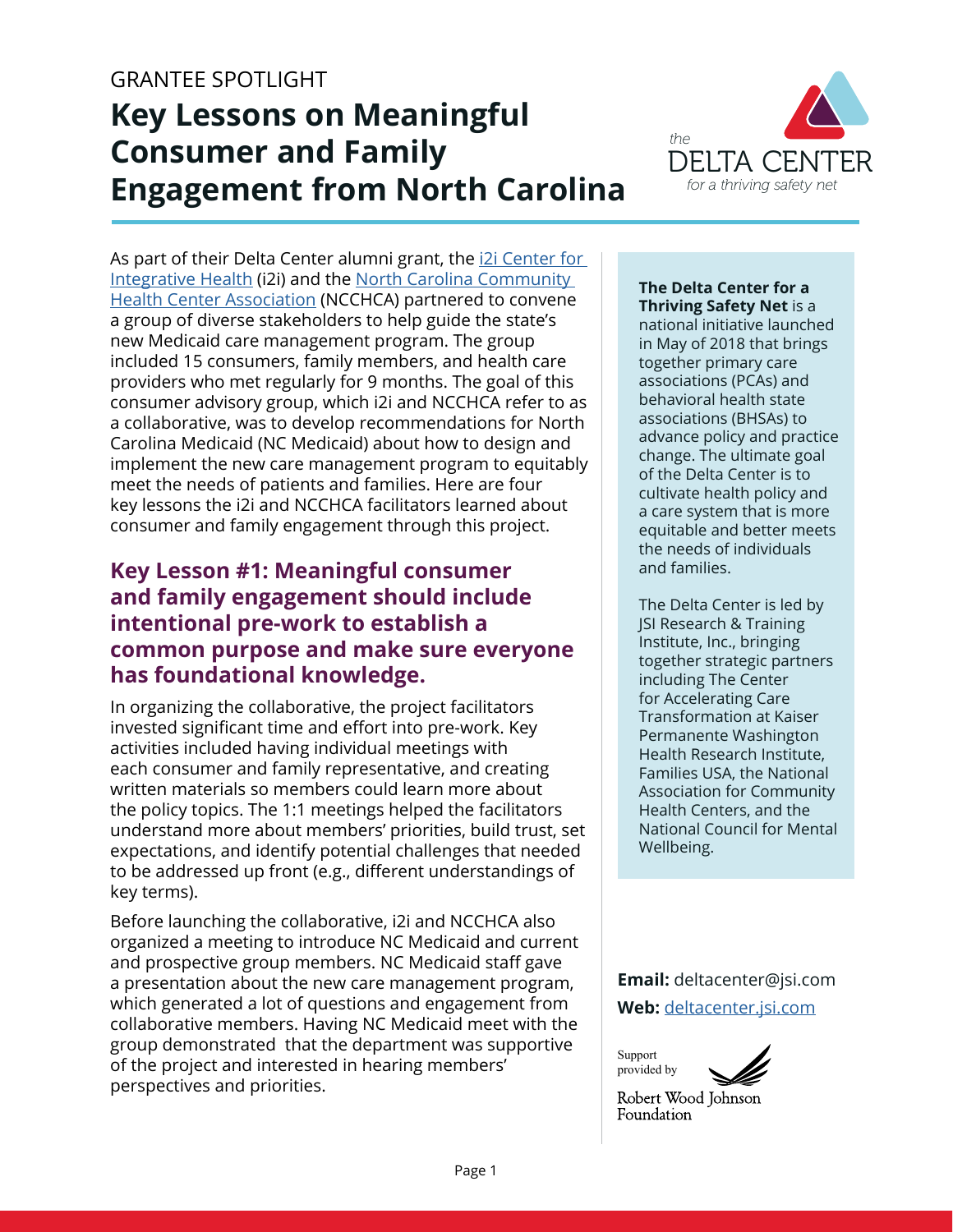As a result of these level-setting efforts, collaborative members came to the first meeting with a shared understanding of the project, its goals, and their roles, which allowed them to dive into the work more quickly and smoothly.

### **Key Lesson #2: Compensating consumers and family members for their participation in planning groups is important but comes with challenges.**

i2i and NCCHCA shared a commitment to compensating consumers and family members for their participation from both an equity perspective and in recognition of the value they brought to the conversation. One project facilitator remarked, "Too often, consumers are considered volunteers. There's nothing in it for them other than the 'feel good' part. We worked out an opportunity for folks to get paid for their time to make sure we were all sitting around the table, and we were all getting paid for it, which is important and meaningful."

As important as it is, compensation can be challenging not just in terms of finding the funding to support it, but also in figuring out the appropriate organizational processes for payment. Contracting with government agencies or large companies often means people must go through background checks or other invasive processes to be deemed eligible for payment. This can be a major barrier for people with lived experience. To address this challenge, i2i and NCCHCA requested donations from Medicaid managed care organizations and companies, which eliminated the need for contracts. They also agreed to manage all funds through one partner (i2i) to simplify accounting requirements and streamline payment processing.

*"Too often, consumers are considered volunteers. There's nothing in it for them other than the 'feel good' part. We worked out an opportunity for folks to get paid for their time to make sure we were all sitting around the table, and we were all getting paid for it, which is important and meaningful."* 

*—Facilitator*

### **Key Lesson #3: Consumer group facilitators need strong relationship building skills, humility, and a willingness to listen in order to successfully engage consumers and family members.**

Managing a collaborative well takes multiple people, strong facilitation skills, and thoughtful preparation. When a 15-member group of consumers, family members, and health care providers discusses a complex policy initiative, conversations can quickly get sidetracked or heated. Building a strong working relationship with each collaborative member allowed the i2i and NCCHCA facilitators to keep the conversation on track without causing offense. They were also purposeful about giving people time to share and using active listening skills to build trust.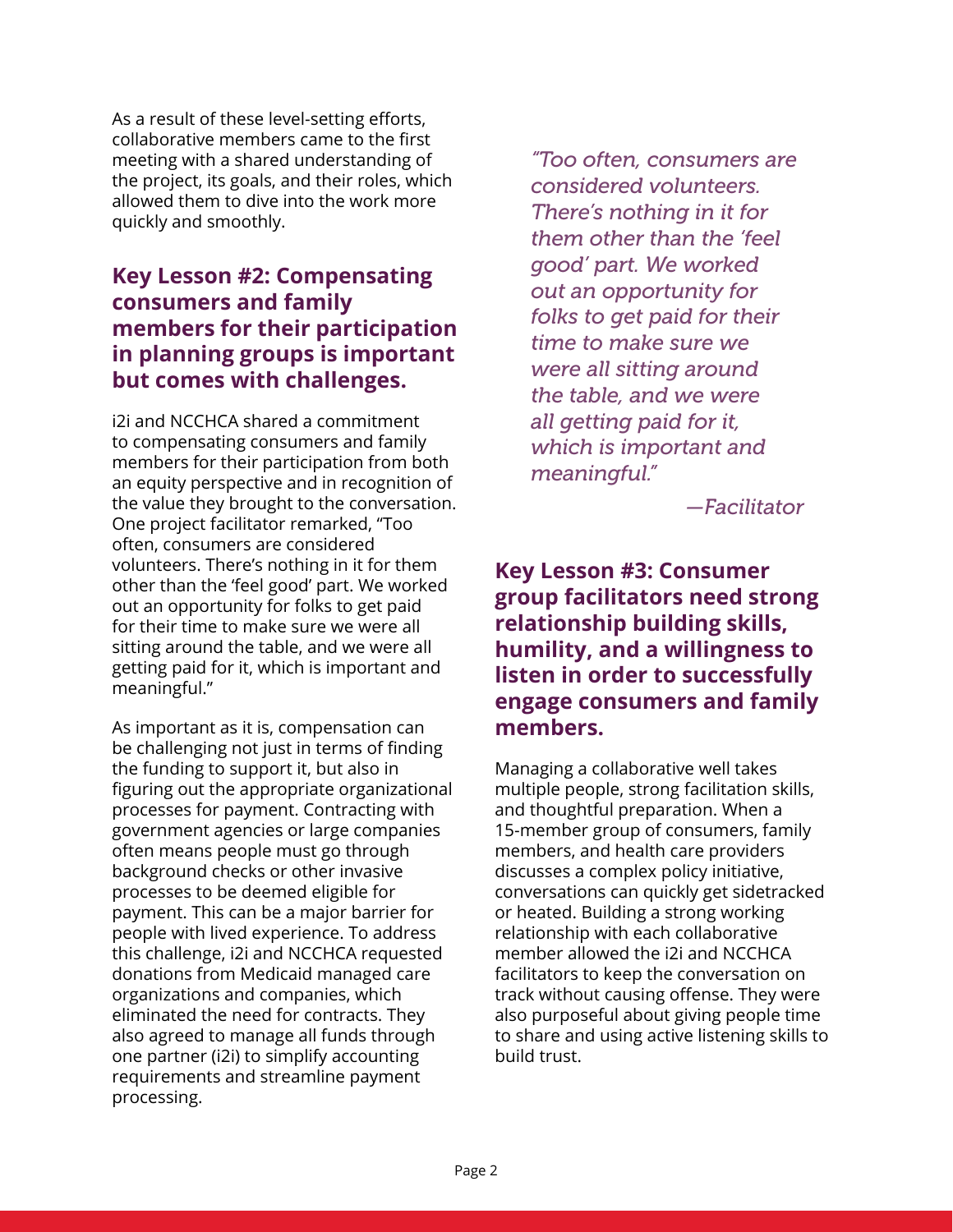Additionally, the facilitators realized that sometimes they needed to bring in partners with particular expertise to lead conversations. For example, the facilitators invited the NC Medicaid chief of staff to lead a meeting focused on health and racial equity, given her relevant experience in this work. One project facilitator noted, "We were worried collaborative members would think we didn't know as much as we do, but we realized our skill was in facilitation rather than racial equity. We needed to have the humility to bring in people who are the subject matter experts."

*"We realized our skill was in facilitation rather than racial equity. We needed to have the humility to bring in people who are the subject matter experts."* 

*—Facilitator*

Because the facilitators had invested in building relationships with their collaborative members, people were comfortable having a candid conversation about health and racial equity even with an external facilitator. One collaborative member said, "One of the things that was very, very important to me is my interest in addressing issues around racial disparities. When I mentioned racial equity and disparities, I really felt like I was heard, and knew it was part of the priorities."

**Key Lesson #4: When asking consumers and family members to bring their personal experiences to a collaborative group, allow time for people to speak their truths and understand that it may make other stakeholders uncomfortable.**

There can be a tension between sharing personal experiences and taking a systems perspective to policy work. It was sometimes challenging for the project facilitators to build in sufficient time for collaborative members to share their specific, individual experiences while also making progress on their state policy recommendations. However, as a project facilitator remarked, "You have to allow people to speak. Some collaborative members were new to us and very passionate about these issues. That's a good thing, but it's something we had to learn about and manage. Some people had never done this kind of work before, and at times it was hard for them to hear there are good parts of the system since they've always been shunned, not heard, and misrepresented."

Additionally, engaging consumers and family members can be challenging for people who work professionally in health care practice and policy. People with lived experience may have strong opinions based on what's happened to them, and health professionals may not be able to relate to this experience. There may also be significant differences between these two groups in the language they use and their understanding of how systems work. Understanding and planning for these dynamics allowed the project facilitators to navigate the complexities and create a shared understanding of the issues across consumers and family members and other health care stakeholders.